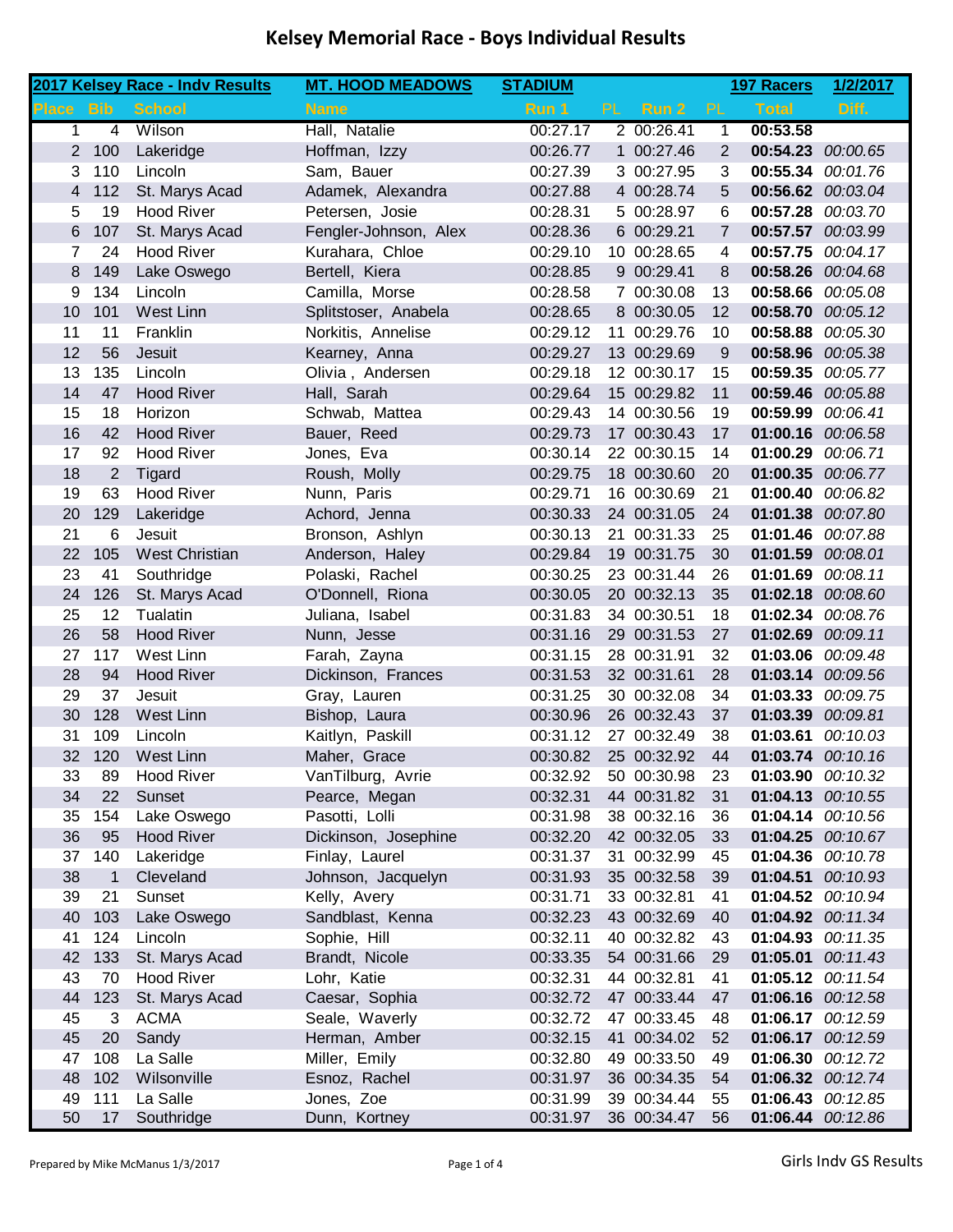| 51  | 119 | Lakeridge           | Achcar-Winkels, Sabrina | 00:32.71              | 46 00:33.96               | 51 | 01:06.67 00:13.09 |                   |
|-----|-----|---------------------|-------------------------|-----------------------|---------------------------|----|-------------------|-------------------|
| 52  | 66  | Cleveland           | Boyle, Riley            | 00:33.28              | 53 00:33.40               | 46 | 01:06.68          | 00:13.10          |
| 53  | 130 | Lakeridge           | Patricelli, Anna        | 00:33.19              | 51 00:33.68               | 50 |                   | 01:06.87 00:13.29 |
| 54  | 168 | Lincoln             | Kylla, LaFluer          | 00:33.23              | 52 00:34.16               | 53 | 01:07.39 00:13.81 |                   |
| 55  | 121 | Lake Oswego         | Chan, Larissa           | 00:36.98              | 79 00:30.81               | 22 | 01:07.79 00:14.21 |                   |
| 56  | 35  | Tigard              | Wihtol, Emma            | 00:33.43              | 56 00:34.83               | 58 | 01:08.26          | 00:14.68          |
| 57  | 61  | Sunset              | Heffernan, Kennedy      | 00:33.48              | 57 00:34.79               | 57 |                   | 01:08.27 00:14.69 |
| 58  | 127 | Lake Oswego         | Keeton, Lucie           | 00:33.37              | 55 00:35.37               | 63 |                   | 01:08.74 00:15.16 |
| 59  | 45  | Sunset              | Brown, Ella             | 00:34.07              | 58 00:34.88               | 59 |                   | 01:08.95 00:15.37 |
| 60  | 118 | Lakeridge           | Barbee, Ryan            | 00:34.29              | 60 00:35.26               | 62 |                   | 01:09.55 00:15.97 |
| 61  | 158 | St. Marys Acad      | Belli, Hannah           | 00:34.79              | 63 00:35.16               | 60 |                   | 01:09.95 00:16.37 |
| 62  | 147 | Lakeridge           | Drake, Campbell         | 00:34.93              | 67 00:35.89               | 66 |                   | 01:10.82 00:17.24 |
| 63  | 151 | Lincoln             | Bailey, McCormick       | 00:34.55              | 62 00:36.49               | 68 |                   | 01:11.04 00:17.46 |
| 64  | 116 | Wilsonville         | Heilig, Sophi           | 00:34.21              | 59 00:37.11               | 74 |                   | 01:11.32 00:17.74 |
| 65  | 153 | St. Marys Acad      | Karbowicz, Sonia        | 00:36.23              | 75 00:35.18               | 61 | 01:11.41          | 00:17.83          |
| 66  | 142 | St. Marys Acad      | Warner, Caleigh         | 00:34.39              | 61 00:37.15               | 75 |                   | 01:11.54 00:17.96 |
| 67  | 155 | Lakeridge           | Tacconi, Santal         | 00:34.80              | 64 00:36.79               | 71 | 01:11.59 00:18.01 |                   |
| 68  | 165 | Lake Oswego         | Myton, Ariel            | 00:35.12              | 68 00:36.63               | 69 | 01:11.75          | 00:18.17          |
| 69  | 34  | Cleveland           | Mitchem, Jenna          | 00:34.85              | 65 00:37.30               | 77 |                   | 01:12.15 00:18.57 |
| 70  | 125 | Lincoln             | Nikki, Niedermeyer      | 00:35.16              | 69 00:37.36               | 78 | 01:12.52          | 00:18.94          |
| 71  | 139 | Lakeridge           | Milionis, Talia         | 00:35.93              | 72 00:36.88               | 72 | 01:12.81          | 00:19.23          |
| 72  | 136 | St. Marys Acad      | Karbowicz, Alexis       | 00:35.38              | 70 00:38.10               | 87 |                   | 01:13.48 00:19.90 |
| 73  | 5   | Newberg             | Hartnell, Corin         | 00:36.47              | 77 00:37.05               | 73 | 01:13.52 00:19.94 |                   |
| 74  | 33  | Cleveland           | Peabody, Sarah          | 00:37.15              | 83 00:36.39               | 67 |                   | 01:13.54 00:19.96 |
| 75  | 50  | Jesuit              | Soot, Kimberly          | 00:35.63              | 71 00:37.93               | 85 | 01:13.56          | 00:19.98          |
| 76  | 72  | Sunset              | Snell, Shaena           | 00:34.90              | 66 00:38.76               | 92 | 01:13.66          | 00:20.08          |
| 77  | 185 | St. Marys Acad      | Butler, Adelaide        | 00:35.98              | 73 00:37.85               | 84 | 01:13.83          | 00:20.25          |
| 78  | 49  | The Dalles          | Klindt, Addie           | 00:37.09              | 82 00:37.69               | 82 |                   | 01:14.78 00:21.20 |
| 79  | 148 | Lakeridge           | Kay, Lucile             | 00:37.22              | 85 00:37.59               | 80 |                   | 01:14.81 00:21.23 |
| 80  | 150 | St. Marys Acad      | Haney, Elsa             | 00:36.75              | 78 00:38.08               | 86 | 01:14.83          | 00:21.25          |
| 81  | 8   | <b>OES</b>          | Wetsel, Grace           | 00:37.07              | 81 00:37.77               | 83 | 01:14.84          | 00:21.26          |
| 82  | 160 | Lincoln             | Norah, Glynn            | 00:36.17              | 74 00:38.83               | 94 | 01:15.00          | 00:21.42          |
| 83  | 157 | Lake Oswego         | Lew, Sera               | 00:36.98              | 79 00:38.12               | 88 | 01:15.10          | 00:21.52          |
| 84  | 74  | Sandy               | Logan, Emma             | 00:38.53              | 92 00:36.69               | 70 |                   | 01:15.22 00:21.64 |
| 85  | 23  | Sandy               | Richardson, Kelby       | 00:37.56              | 88 00:37.68               | 81 | 01:15.24 00:21.66 |                   |
| 86  | 43  | Sandy               | Hansen, Emme            | 00:37.84              | 89 00:38.36               | 90 | 01:16.20 00:22.62 |                   |
| 87  | 166 | St. Marys Acad      | Byerly, Risa            | 00:37.37              | 87 00:38.90               | 95 |                   | 01:16.27 00:22.69 |
| 88  | 13  | Grant               | Schneider, Katia        | 00:37.28              | 86 00:39.20               | 98 |                   | 01:16.48 00:22.90 |
| 89  | 144 | Lincoln             | Berritt, Heinz-Morris   |                       | 00:39.28 102 00:37.55     | 79 |                   | 01:16.83 00:23.25 |
| 90  | 16  | Westview            | Falconer, Jasmine       | 00:38.80              | 95 00:38.16               | 89 |                   | 01:16.96 00:23.38 |
| 91  | 84  | Sunset              | Murphy, Lauren          | 00:39.16 100 00:38.37 |                           | 91 |                   | 01:17.53 00:23.95 |
| 92  | 55  | <b>Tigard</b>       | Yusem, Lucy             | 00:38.81              | 96 00:39.01               | 96 |                   | 01:17.82 00:24.24 |
| 93  | 122 | <b>Catlin Gabel</b> | Musser, Matilda         | 00:38.60              | 93 00:39.69 100           |    | 01:18.29 00:24.71 |                   |
| 94  | 137 | Lake Oswego         | Tinger, Mesa            | 00:38.36              | 91 00:39.95 101           |    |                   | 01:18.31 00:24.73 |
| 95  | 106 | Riverdale           | Whitlock, Isabelle      | 00:37.17              | 84 00:41.20 113           |    |                   | 01:18.37 00:24.79 |
| 96  | 52  | Tigard              | Webster, Emily          | 00:38.90              | 98 00:39.62               | 99 |                   | 01:18.52 00:24.94 |
| 97  | 159 | Lincoln             | Ella, Williamson        | 00:39.69 103 00:39.11 |                           | 97 | 01:18.80 00:25.22 |                   |
| 98  | 132 | Lake Oswego         | Bolesky, Alex           | 00:38.73              | 94 00:40.29 106           |    |                   | 01:19.02 00:25.44 |
| 99  | 145 | St. Marys Acad      | Quisling, Sophie        |                       | 00:39.18 101 00:39.95 101 |    |                   | 01:19.13 00:25.55 |
| 100 | 190 | St. Marys Acad      | Langfeldt, Emrie        | 00:38.15              | 90 00:41.06 112           |    | 01:19.21          | 00:25.63          |
| 101 | 68  | Tigard              | Gentry, Sarah           | 00:49.58 137 00:30.21 |                           | 16 | 01:19.79          | 00:26.21          |
| 102 | 53  | Cleveland           | Hastie, Georgia         | 00:38.84              | 97 00:41.61 117           |    | 01:20.45          | 00:26.87          |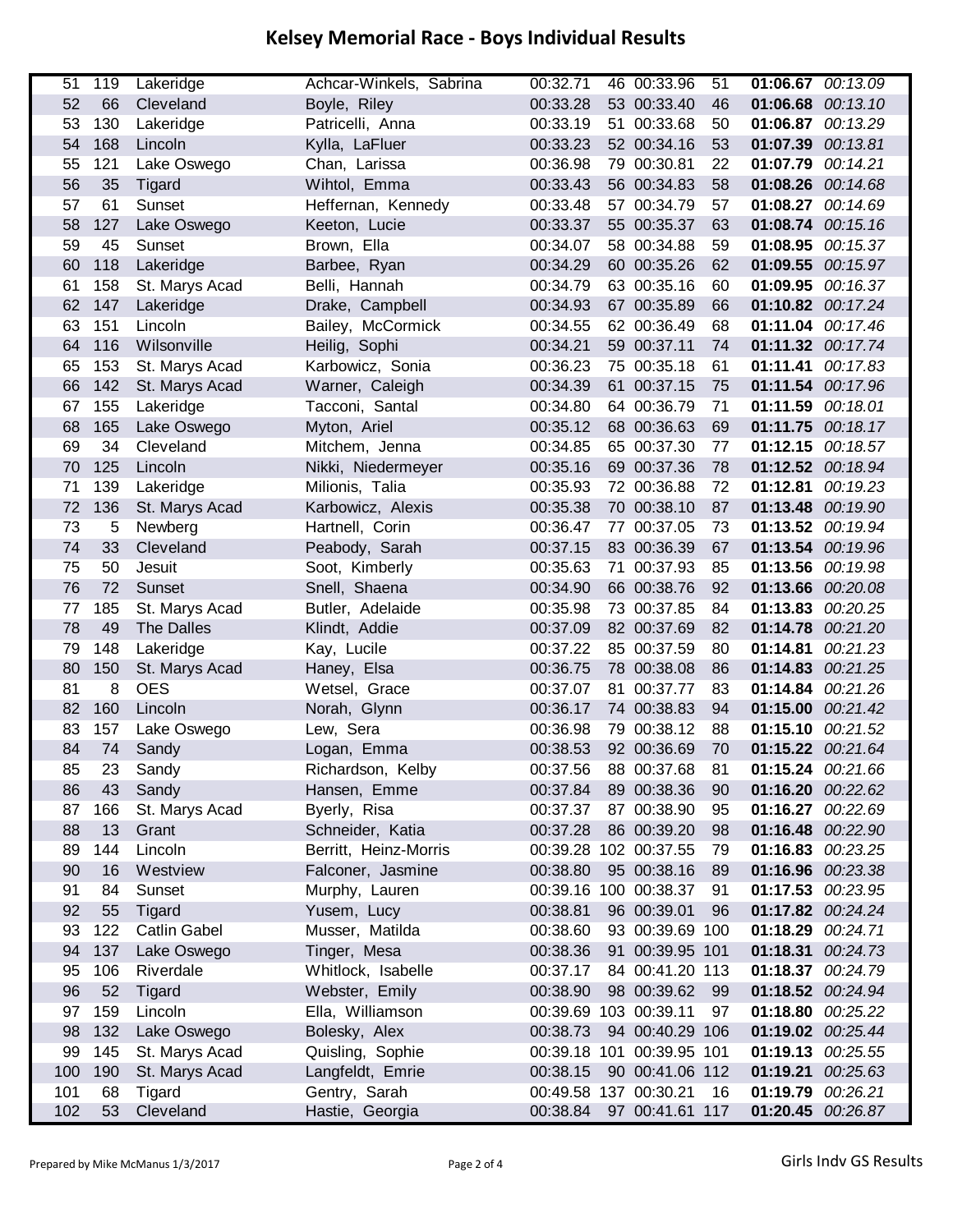| 103 | 141 | Lake Oswego         | Baker, Brooke         |            | 00:40.59 106 00:40.24 104 |    | 01:20.83 00:27.25 |                   |
|-----|-----|---------------------|-----------------------|------------|---------------------------|----|-------------------|-------------------|
| 104 | 54  | Cleveland           | Bamer, Ellie          |            | 00:41.59 112 00:40.26 105 |    | 01:21.85          | 00:28.27          |
| 105 | 26  | Grant               | Hartnett, Shanley     |            | 00:43.38 121 00:38.76     | 92 | 01:22.14          | 00:28.56          |
| 106 | 38  | The Dalles          | Ervin, Petra          |            | 00:41.33 110 00:40.88 109 |    | 01:22.21 00:28.63 |                   |
| 107 | 138 | West Linn           | Root, Maddie          |            | 00:39.82 105 00:42.46 121 |    | 01:22.28 00:28.70 |                   |
| 108 | 46  | Sandy               | Engler, Maja          |            | 00:42.51 116 00:40.93 110 |    | 01:23.44          | 00:29.86          |
| 109 | 191 | St. Marys Acad      | Faherty, Hannah       |            | 00:42.08 115 00:41.42 115 |    | 01:23.50          | 00:29.92          |
| 110 | 15  | Dufer               | Reed, Sydney          |            | 00:43.14 119 00:41.03 111 |    | 01:24.17          | 00:30.59          |
| 111 | 186 | St. Marys Acad      | Eddie, Cecelia        |            | 00:41.24 108 00:43.69 128 |    | 01:24.93          | 00:31.35          |
| 112 | 73  | Sunset              | Derocher, Marielle    |            | 00:41.57 111 00:43.49 127 |    | 01:25.06 00:31.48 |                   |
| 113 | 170 | Lake Oswego         | Hunter, Bella         |            | 00:43.17 120 00:42.26 120 |    | 01:25.43 00:31.85 |                   |
| 114 | 152 | Lincoln             | Evie, Babbie          |            | 00:42.61 117 00:43.32 125 |    | 01:25.93          | 00:32.35          |
| 115 | 114 | <b>Catlin Gabel</b> | Bollum, Lilly         |            | 00:42.63 118 00:43.36 126 |    | 01:25.99          | 00:32.41          |
| 116 | 48  | Southridge          | Philbrook, Morgan     |            | 00:44.50 127 00:42.12 118 |    | 01:26.62 00:33.04 |                   |
| 117 | 198 | St. Marys Acad      | Hanson, Lily          |            | 00:43.68 124 00:43.90 130 |    | 01:27.58 00:34.00 |                   |
| 118 | 184 | Lincoln             | Liliana, Kennedy      |            | 00:44.31 126 00:43.82 129 |    | 01:28.13 00:34.55 |                   |
| 119 | 196 | St. Marys Acad      | Craig, Olivia         |            | 00:45.04 128 00:43.27 124 |    | 01:28.31 00:34.73 |                   |
| 120 | 88  | <b>Jesuit</b>       | Williams, Paige       |            | 00:46.14 131 00:43.25 123 |    | 01:29.39          | 00:35.81          |
| 121 | 180 | Lincoln             | AnneMarie, Field      |            | 00:43.57 123 00:46.08 135 |    | 01:29.65          | 00:36.07          |
| 122 | 193 | St. Marys Acad      | Raab, Izabel          |            | 00:49.64 138 00:40.52 108 |    | 01:30.16          | 00:36.58          |
| 123 | 187 | St. Marys Acad      | Millbrooke, Abigail   |            | 00:45.19 129 00:47.04 137 |    | 01:32.23          | 00:38.65          |
| 124 | 188 | St. Marys Acad      | Leonard, Amelia       |            | 00:48.53 134 00:45.16 133 |    | 01:33.69 00:40.11 |                   |
| 125 | 28  | <b>The Dalles</b>   | Diede, Emma           |            | 00:44.02 125 00:50.68 142 |    | 01:34.70 00:41.12 |                   |
| 126 | 65  | <b>Tigard</b>       | Yusem, Nikki          |            | 00:45.71 130 00:49.47 140 |    | 01:35.18 00:41.60 |                   |
| 127 | 189 | St. Marys Acad      | Alvord, Delaney       |            | 00:49.12 135 00:46.82 136 |    | 01:35.94 00:42.36 |                   |
| 128 | 181 | Lincoln             | Portia, Wilder        |            | 00:51.95 140 00:44.17 131 |    | 01:36.12 00:42.54 |                   |
| 129 | 113 | Riverdale           | Corvelli, Olivia      |            | 00:46.28 132 00:50.12 141 |    | 01:36.40          | 00:42.82          |
| 130 | 174 | St. Marys Acad      | Drake, Tyler          | 00:36.37   | 76 01:00.27 153           |    | 01:36.64          | 00:43.06          |
| 131 | 172 | Lakeridge           | Amos, Samantha        |            | 00:49.46 136 00:47.37 138 |    | 01:36.83 00:43.25 |                   |
| 132 | 179 | St. Marys Acad      | Chasteney, Olivia     |            | 00:42.03 114 00:54.86 147 |    | 01:36.89          | 00:43.31          |
| 133 | 167 | Lincoln             | Hailey, Emery         |            | 00:41.06 107 00:56.29 149 |    | 01:37.35          | 00:43.77          |
| 134 | 197 | St. Marys Acad      | Vandecoevering, Kayla |            | 00:54.17 141 00:44.21 132 |    | 01:38.38          | 00:44.80          |
| 135 | 69  | Jesuit              | Austin, Emily         |            | 00:56.31 144 00:48.67 139 |    | 01:44.98          | 00:51.40          |
| 136 | 87  | Cleveland           | Bixby, Willa          |            | 00:54.32 142 00:52.01 144 |    | 01:46.33 00:52.75 |                   |
| 137 | 39  | Tualatin            | Pringle, Hope         |            | 00:51.81 139 00:56.55 150 |    | 01:48.36 00:54.78 |                   |
| 138 | 80  | Jesuit              | Mepham, Brigitte      |            | 00:39.79 104 01:10.15 158 |    | 01:49.94 00:56.36 |                   |
| 139 | 62  | Sandy               | Vignati, Beatrice     |            | 00:56.19 143 00:56.09 148 |    | 01:52.28 00:58.70 |                   |
| 140 | 36  | Wilson              | Ursa, Freeman         |            | 01:00.27 146 00:52.55 145 |    |                   | 01:52.82 00:59.24 |
| 141 | 183 | St. Marys Acad      | Kapoor, Hannah        |            | 01:01.85 147 00:56.83 151 |    | 01:58.68          | 01:05.10          |
| 142 | 164 | Lakeridge           | Olsen, Anika          |            | 00:46.76 133 01:14.22 159 |    |                   | 02:00.98 01:07.40 |
| 143 | 40  | Grant               | Rawls, Sydney         |            | 01:07.33 149 00:57.33 152 |    | 02:04.66 01:11.08 |                   |
| 144 | 77  | Tigard              | Brands, Elizabeth     |            | 00:41.61 113 01:30.44 160 |    |                   | 02:12.05 01:18.47 |
| 145 | 173 | Lake Oswego         | Park, Jinyoung        |            | 01:06.63 148 01:05.85 155 |    | 02:12.48 01:18.90 |                   |
| 146 | 57  | Southridge          | Hopkins, Mia          |            | 01:15.99 151 01:06.57 156 |    | 02:22.56 01:28.98 |                   |
| 147 | 195 | St. Marys Acad      | Meyer, Lola           |            | 01:26.26 153 01:09.79 157 |    |                   | 02:36.05 01:42.47 |
| 148 | 175 | Lincoln             | Madelaine, Dolich     | 00:39.00   | 99 02:36.06 162           |    | 03:15.06 02:21.48 |                   |
|     | 7   | <b>ISB</b>          | Spellman, Nina        | <b>DNS</b> | <b>DNS</b>                |    |                   |                   |
|     | 9   | <b>The Dalles</b>   | Pashek, Robin         | <b>DNS</b> | <b>DNS</b>                |    |                   |                   |
|     | 10  | Madison             | Vogel, Kate           | <b>DNS</b> | <b>DNS</b>                |    |                   |                   |
|     | 14  | OSSA1               | Green, Lola           | <b>DNS</b> | <b>DNS</b>                |    |                   |                   |
|     | 25  | Southridge          | Moore, Reagan         | <b>DNF</b> | 00:37.15                  | 75 |                   |                   |
|     | 27  | Tualatin            | Tippett, Caylum       | <b>DNF</b> | 00:41.55 116              |    |                   |                   |